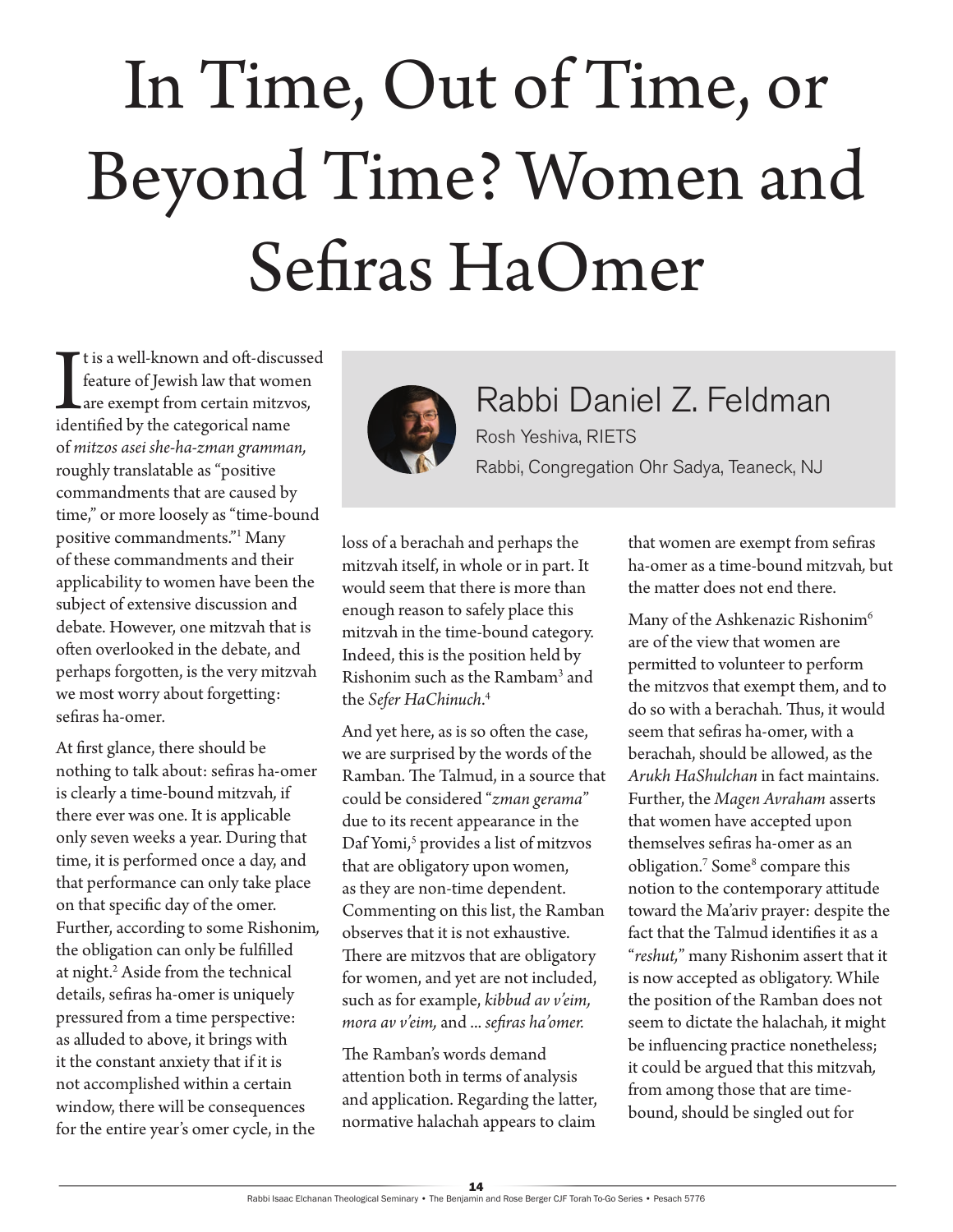voluntary acceptance in deference to his view, as sefiras ha-omer is unique among time-bound mitzvos due to the existence of a major authority who believes it is incumbent upon women.

However, the *Mishnah Berurah<sup>9</sup>* asserts that the practice as he encounters it is against the *Magen Avraham,* and that women have no obligation in sefiras ha-omer*,* voluntary or otherwise. In addition, he asserts that the mitzvah should be differentiated from other *mitzvos shehzman gramman* in the other direction, in that women should not make a berachah, despite the view of the Ashkenazic authorities to allow such recitation. This view, which is attributed to the *sefer Shulchan Shlomo,* is explained by a concern that the woman in question will "certainly omit [at least] one day."

This appears to be a reference to the view of Rishonim*,* adopted by the *Shulchan Arukh*, <sup>10</sup> that one does not continue counting the omer with a berachah if one misses a complete day. The implication is that sefiras ha-omer is one integrated mitzvah of 49 counted days, and thus any omitted day invalidates the whole mitzvah, rendering a berachah unjustified. If that is true of the days after the omitted day, then it should also be true retroactively: all the earlier berachos were also unwarranted.<sup>11</sup> One who is obligated in the mitzvah has no choice but to assume this risk. However, if one is not obligated, perhaps this is not an appropriate candidate for volunteering, given the risk of multiple unjustified berachos*.*

However, it is possible to take a different view for a number of reasons. One possibility is the position of some authorities that there is no such thing as a retroactive *berachah le-vatalah;*  any berachah that was justified at the

time of its recital is valid, regardless of anything that happens later to cast the relevant mitzvah into doubt.12

Further, there are those, such as Rav Soloveitchik, who understood the discontinuation of a berachah when a day is omitted in a fundamentally different way. In this understanding, the berachah is discontinued not because the mitzvah is one unit, but rather because counting cannot exist without building on a continuous preceding process. If so, the berachah is only problematic prospectively; there is no impact on any earlier day, and thus no reason to hesitate starting the count with a berachah*,* even if one knew that it was likely or even definite that a day will be missed down the line.

R. Yisrael David Harfenes<sup>13</sup> was not worried about the *Mishneh Berurah*'s concerns, suggesting that it is possible to set up a system of reminders to mitigate the likelihood of forgetting a day. Further, after noting the possibilities mentioned above that there is no such thing as a retroactive *berachah levatalah,* or that sefiras ha-omer itself does not pose this issue, he observes that the *Mishneh Berurah'*s source, the *Shulchan Shlomo,*  is itself not actually concerned about a retroactive *berachah levatalah*. Rather, examining that source in the original, it becomes clear that the fear was that the woman in question would miss a day, and would then continue counting with a berachah, unaware that it is against the accepted halachah. To this, R. Harfenes asserts, there is an easy remedy: teach the halachah in its totality, so she can count in confidence, and know what to do if a day is indeed omitted.<sup>14</sup>

Aside from the question of practice, there remains the task of understanding the foundation of the Ramban's position: why, after all is said and done, should sefiras ha-omer be classified as a non-time-bound mitzvah? Attempting to answer this question could yield insights about sefiras ha-omer, about *mitzvos aseh shehazman gramman,* or both.

The bluntest approach to the Ramban is that of the *Shut Divrei Malkiel*  (V, 65), who simply declares the statement to be a typographical error, a *taus sofer*. However, even a sweeping theory such as that needs to provide an alternative for what the text should have said, and thus we are given two possibilities: either it should have been included among the exemptions, rather than the obligations; or the text should have instead referred to the *bringing* of the omer, which, as a sacrificial offering, presumably applies to women as well.<sup>15</sup>

Others point to the majority view among the Rishonim (against that of the Rambam) that sefiras ha-omer is a Rabbinic mitzvah in the modern era, and that its original Torah mandate does not apply in the absence of the Beis HaMikdash. This fact may have both specific and general reasons for relevance. From a general perspective, some Rishonim maintain that only Torah mitzvos that are time-bound exempt women; this exemption does not apply to Rabbinic mitzvos, even if they are time-bound.<sup>16</sup> This view is interesting, because one would have expected the rabbis to continue the Torah's policy in this area, as they generally pattern their enactments after Torah law. To draw a distinction in this way is to suggest that the Torah did not exempt timebound obligations because of the fact of being time-bound, but rather exempted a small number of mitzvos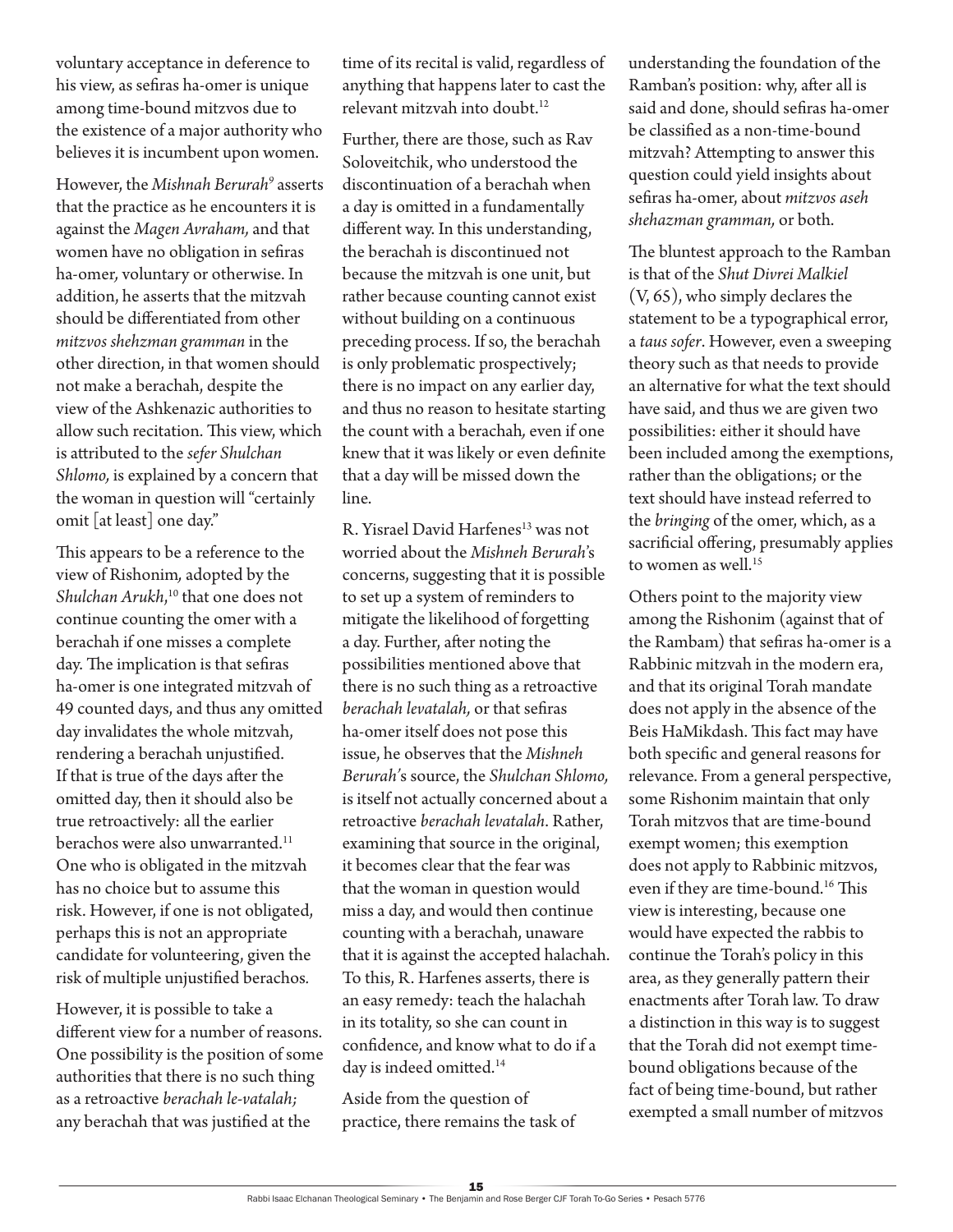for other reasons, and they happen to be identifiable through the common feature of being time-bound.

A more specific relevance might be if the Rabbinic mitzvah is fundamentally different than the Torah mitzvah*.* Perhaps the rabbis

The word *tamim* has multiple connotations. In the context of *temimot* for sefirat ha'omer, it means whole. In the context of *tamim tihiyeh,*  it means innocent or pure. R. Aharon Kotler, *Mishnat Rabbi Aharon Al HaTorah, Mishpatim*, notes that innocence and purity were key components of accepting the Torah. The Gemara, *Shabbat* 88a, records a conversation between a Tzduki (Sadducee) and Rava. The Tzduki criticizes Rava's nation for being foolish for accepting the Torah before listening to what was in it. What if the Torah would have been too hard to keep? Rava responds that we walk with *temimut* and lovingly accept the fact that God won't demand of us anything we can't fulfill. R. Kotler notes that Rava's attitude toward the acceptance of the Torah is the attitude that the Torah expects from all us as part of the mitzvah of *tamim tihiyeh.*  **Torah To Go Editors**

did not simply continue the Torah obligation despite the lack of the Beis HaMikdash; rather, they mandated counting as part of a different, broader obligation to remember the Beis HaMikdash*,* a mitzvah that may not in its totality be time dependent.

Another avenue to pursue is the possibility that sefiras ha-omer has the properties of a time-bound mitzvah*,*  but is nonetheless somehow imposed upon women by textual declaration (as is the case with Kiddush and matzah on Pesach night). To this end, attention is drawn to the verse<sup>17</sup> that obligates both the counting of the omer and the bringing of the omer: these are to happen on the second day of Pesach, identified in the Torah as *mimacharas haShabbos.* R Eliyahu Shlesinger<sup>18</sup> notes that the Torah does not use a numerical date to place the obligation, distancing the mitzvah from a time period linguistically if not practically. The *Avnei Nezer*<sup>19</sup> suggests that the linking to Pesach attaches the mitzvah of sefirah to the obligations of Pesach; as women are obligated in those, perhaps they also are included in sefirah*.* R. Avraham David Horowitz<sup>20</sup> suggests that since the bringing of the omer permits the eating of *chadash,* which is otherwise a prohibition, the whole package can be considered a negative mitzvah rather than a positive one, and women should be obligated for that reason.

Others suggest that the general exemption of time-bound commandments does indeed stem from the character of being timebound (rather than that of being simply an identifying element, as suggested above), and within that perspective find reason to differentiate here. For example, the position of the *Abudraham* and the *Kol Bo* is that the

exemption is due to the concern that mitzvos that demand attention at a certain time will detract from family responsibilities. If so, some suggest, a mitzvah such as sefiras ha-omer, which is performed quickly with a simple verbal declaration, might be excluded from this category, or at least be an appropriate candidate for voluntary performance.<sup>21</sup>

Many of the above approaches share a fundamental difficulty. The Ramban, whose words provoke the entire discussion, does not say that sefiras ha-omer is an exception, but that it is simply not a *mitzvas aseh shezman grama.* Accordingly, the most fitting explanation would be one that addresses that element directly. The *Turei Even<sup>22</sup>* provides a prominent example of this kind of approach. Building on the related example of *bikkurim,* he asserts that a mitzvah is only in this category when it could have by its nature been performed at any time, but the Torah imposed a limited timeframe. However, if the limitation is a response to a temporal reality, that is not called *zman gerama.* In this case, one can only count the days of the omer when they are actually happening (which is itself prompted by the bringing of the omer). Similarly, the *Sridei Eish<sup>23</sup>* expresses it by stating that the timing here is not the timeframe for the mitzvah, but rather the mitzvah itself.

This notion may have particular relevance to the mitzvah of sefiras ha-omer. It is possible to argue that the entire mitzvah of counting the omer is to take the existing calendar and superimpose upon it a new framework, one that doesn't mark time by any of the standard milestones, but rather by the perspective of anticipating the giving